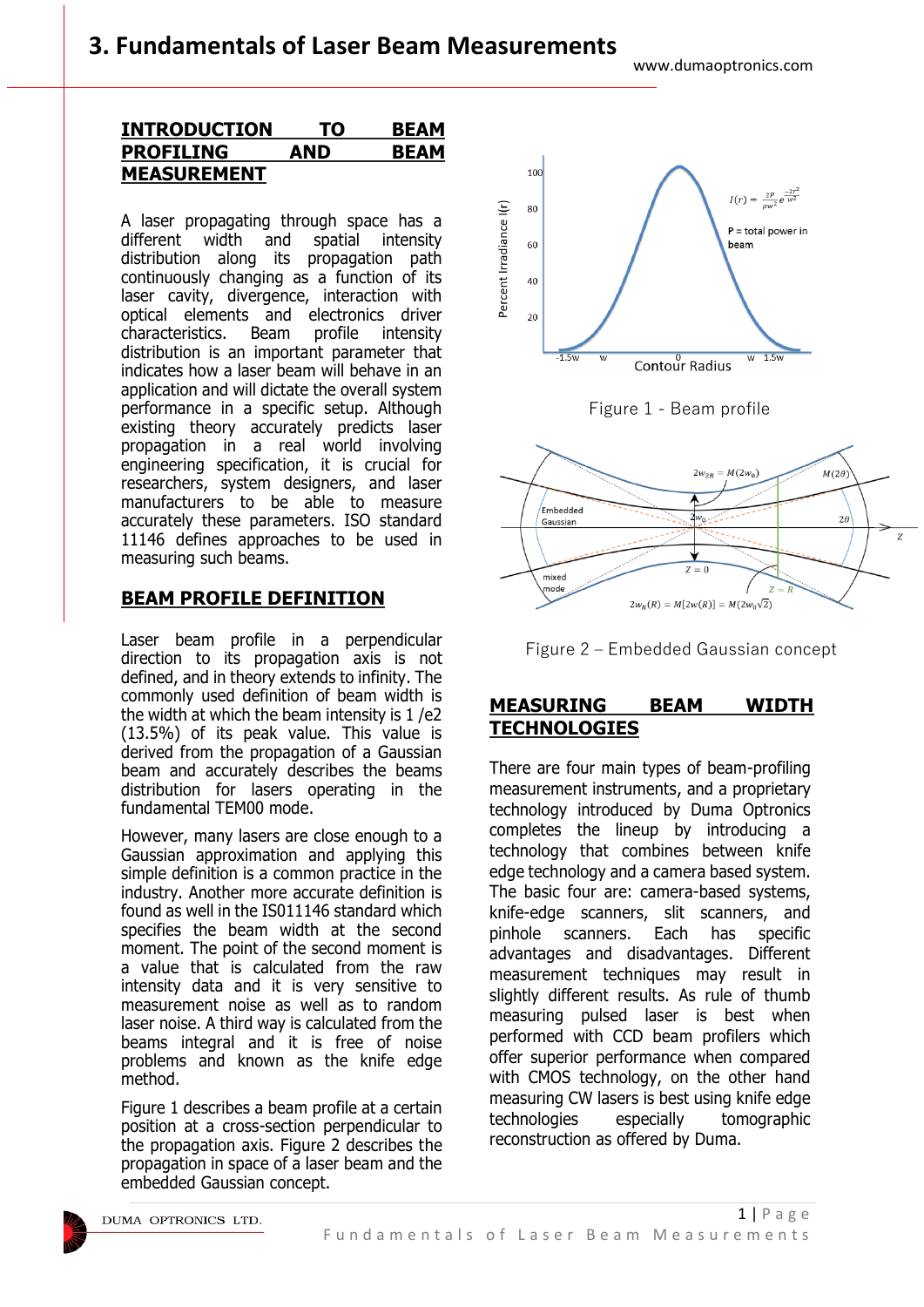#### **Camera-based profilers**

Camera-based profilers use a twodimensional mosaic array to instantly record and display the entire laser beam distribution that impinges on the camera surface. The intensity distribution of a laser beam is recorded pixel by pixel and displayed as either a topographic or three-dimensional contour plot. The image generated is interfaced to a computer and two- and threedimensional plots of profiles and full analysis are generated and displayed. Cameras can be used with both CW and pulsed lasers. Main disadvantage of these instruments is that their measurement resolution is limited by pixel size (usually between 5 and 10 micrometer), which, in general, limits their use to measuring beams greater than 60 micrometer width. It should be noted that cameras control the amount of energy reaching the detector electronics by changing the image exposure time. This feature is called shutter speed. There are two types of shutters: *rolling* and *global*. The rolling shutter is applied to a strip of pixels and rolled over the detector surface. By rolling the shutter over the image surface, exposure is identical for all pixels but there is a time-lag between rolled strips. This can cause problems when the laser beam moves or is pulsed. Thus, although somewhat cheaper, this technology is not adequate for pulses or moving laser beams.

Global shutter technology is more expensive, but is adequate for general purpose laser measurements – pulsed and CW.

A new class of camera-based profiler, the MicroBeam, overcomes this size limitation by magnifying the laser beam, in a calibrated manner, by a factor of up to x100. This allows profiling of beams less than 0.5 micron in diameter but limits the maximum beam diameter to about 50 micrometer. Another disadvantage is limited spectral

#### range to about 1350 nanometer.

Duma Optronics uses superior types of image detectors—charge-coupled device (CCD) detectors, In general, CCD detectors have a great dynamic range and low noise combined with high sensitivity and recently introduced systems with sensitivities starting from 190-1350 nanometer. Special Phosphoric coated CCD beam profiler will measure up to 1550 nanometer. High end Beam profilers such as BeamOn HR-AFW are offered with a built in automatic filter wheel.

Furthermore, a new technology defined as WSR (Wide Spectral Range) was developed to allow measurements of laser beams over a wide spectral range  $(190 - 1600 \text{ nm})$  by a single mosaic detector with high resolution (2.4 Megapixels) and small pixel size of 5.86 microns. The [BeamOn WSR](http://www.duma.co.il/new-products/beamon-wsr.html) system and BeamOn U3 by [Duma](http://www.duma.co.il/) are a totally new and revolutionary beam diagnostics measurement systems for real-time measurement of continuous or pulsed laser beams, measuring laser beam parameters, such as: intensity profiles, beam width, shape, position and power. Software also provides report function for beam analysis settings and results.

#### **Features**

• Wide spectral range 190nm to 1600nm • Complete test station, for CW and Pulsed Lasers

- Based on a USB 2.0 & USB 3.0 interfaces
- 2D/3D plot of the laser beam in real time
- Beam profile, beam centroid and position
- Data logging and detailed real time statistics



Figure 3 – BeamOn U3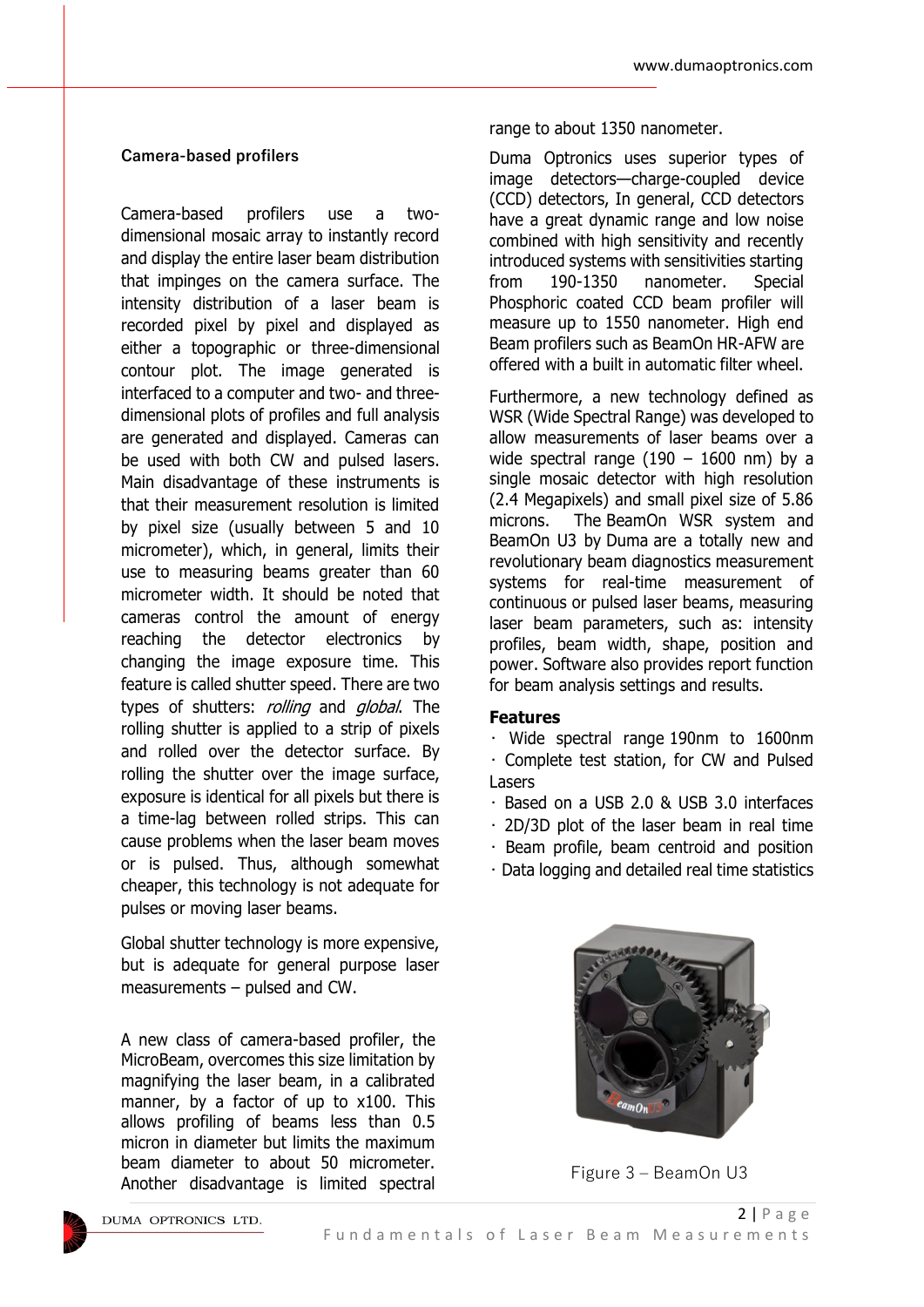• User friendly software, on-line help routine

### **Knife-Edge, Slit, and Pinhole Profilers**

These technologies generate a profile by mechanically scanning across the beam with some type of aperture. The scanning is performed in an orthogonal direction to beam's propagation, thus showing the profile at one location along the propagation axis. All mechanical instruments will generate the profile by a single detector, sensitive to the appropriate wavelength and mechanical scanner obstructing the light before the detector with an aperture moving in a correlated mode (usually at a constant speed). The amount of light reaching the detector is modulated by mechanical means while adequate data processing measures the laser beam profile. Unlike camera-based sensors, usually these profilers will measure in only two dimensions (x,y profile) while camera-based sensors measure in three dimensions- the third dimension being the intensity profile in a mosaic manner. An exception was created by Duma Optronics, enabling mechanical scanning and 3 dimensional reconstruction by using tomographic techniques combined with multiple scanning knives.

## **SCANNING KNIFE-EDGE IN DEPTH** Knifeedge profilers use an aperture large enough to pass the entire beam. The aperture has one sharp, straight edge (knife edge). As the aperture traverses the beam, the system measures the portion of the beam that is not blocked by the blade (see figure 4) and plots the differential (rate of change in intensity) vs position of the power through the aperture. As the knife edge passes through the beam the system approximately calculates the beam size and a sophisticated electronic circuit samples across the beam 12000 times per sweep, to be further processed to yield over 1000 useful points per profile regardless of beam size. Very small beams in the micron region are sampled with lower resolution. This auto

zooming procedure offers highest possible accuracy independent of beam size. This is advantageous when compared to a slit or pinhole scans: The beam intensity is not limited by the size of the pinhole or slit; resolution is not limited by the size of the aperture, allowing beams of a few microns in diameter to be measured. Moreover accurate power measurement is also provided since at some point the full unobstructed power incidents the detector surface. A special Power Scope function will analyze power stability at high bandwidth of a few Megahertz and will display in real time calibrated power values.

The scanning technology is advantageous for its wide dynamic range of beams from less than 3 microns up to 9 mm. Using special sensitive detectors, it can measure beams up to a wavelength of 2.8 microns.



Figure 4 – Multiple scanning knife, each generating a different profile